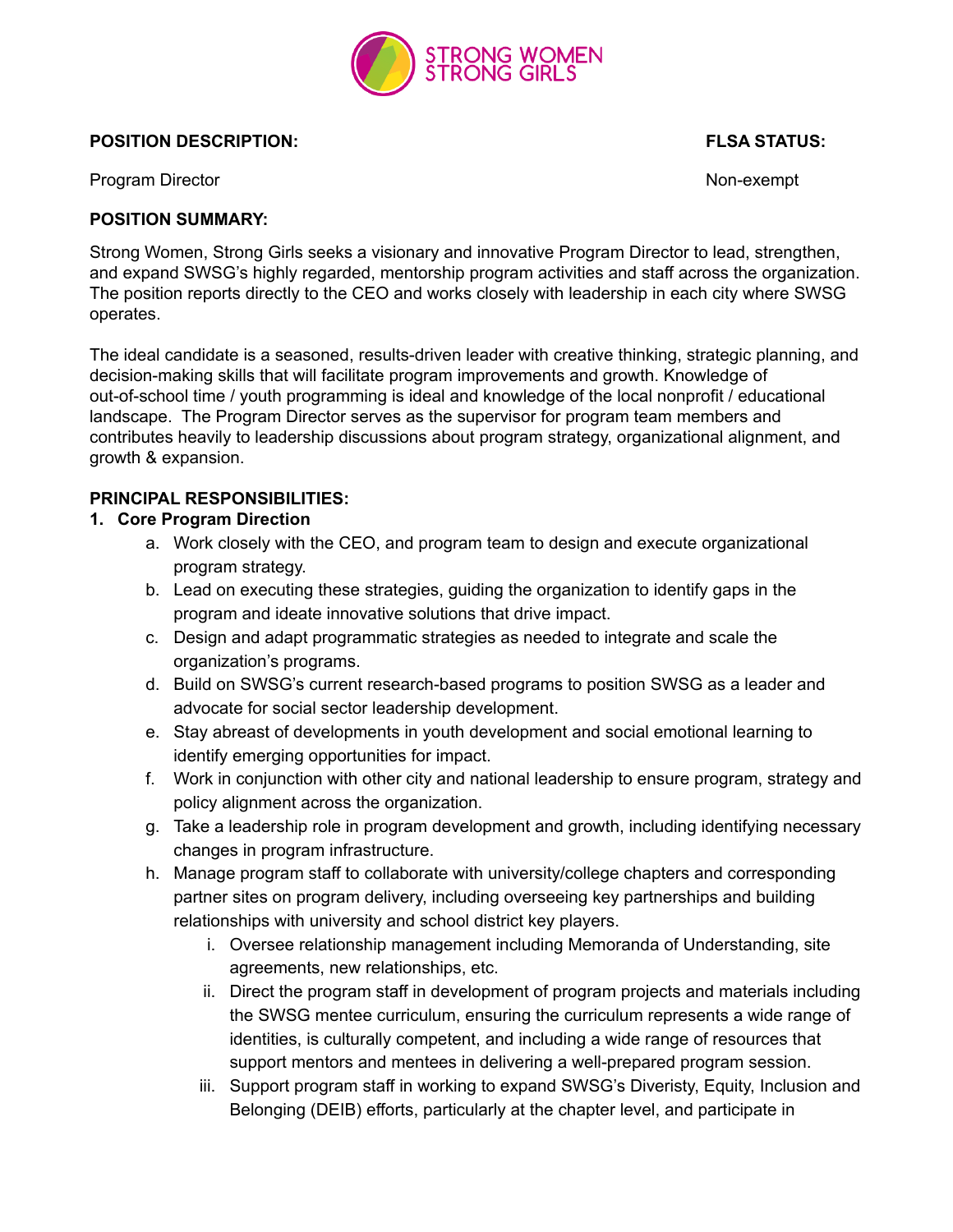strategic DEIB conversations.

- iv. With local leadership, oversee program staff's planning of major programming events, including scheduled and ad-hoc mentor trainings, Mentor Recognition, and Jump into Spring.
- v. Provide coaching and decision-making support to program staff in relationships with college mentors and site partners.

## **2. Growth & Expansion**

- a. Support organization leadership to establish growth and expansion goal metrics, such as increases in girls and mentors served year-over-year, and identify steps to reach those goals.
- b. Initiate relationships with key partners that can facilitate growth, such as community organizations, new colleges/universities, and new school districts/sites.
- c. Spearhead the development of growth and expansion blueprints, including mapping time, personnel, and resources needed based on locality.
- d. Work with leadership and administration team to source and secure needed resources for growth.

# **3. Monitoring, Evaluation & Learning**

- a. Work collaboratively with the leadership team to spearhead the implementation of a robust monitoring, evaluation, learning, and communication strategy for the core program.
- b. Build an annual MEL strategy for data collection, tracking, and analysis and oversee its execution.
- c. Oversee the development of ongoing program measurement tools including pre- and post-surveys and program site evaluations, as well as interviews and focus groups with program participants and ensure their implementation. Develop innovative and creative ideas to gather data from youth and share information back with SWSG stakeholders.
- d. Oversee the accurate recording of all program data in Salesforce, the organization's database, and oversee data analysis and reporting projects on a semesterly and annual basis.
- e. Oversee the MEL Committee of the Board of Directors to shape MEL protocol and policy.
- f. Ensure program data is shared with all SWSG staff, board, other stakeholders, and community partners to support continuous improvement. Engage in data sharing with other nonprofits and partners.

# **4. Additional tasks**

- a. Support the strategic planning efforts of the organization.
- b. Support greater organizational, non-program specific events.
- c. Support development efforts required to secure funding for program growth as needed.
- d. Collaborate with the communications team to articulate program successes and MEL data.
- e. Support other SWSG work as needed (including some night and weekend activities).

## **REQUIRED KNOWLEDGE/SKILLS/ABILITIES:**

- An unwavering commitment to the mission of Strong Women, Strong Girls.
- Highly developed skills in youth programming execution, planning, organizing, and attention to detail.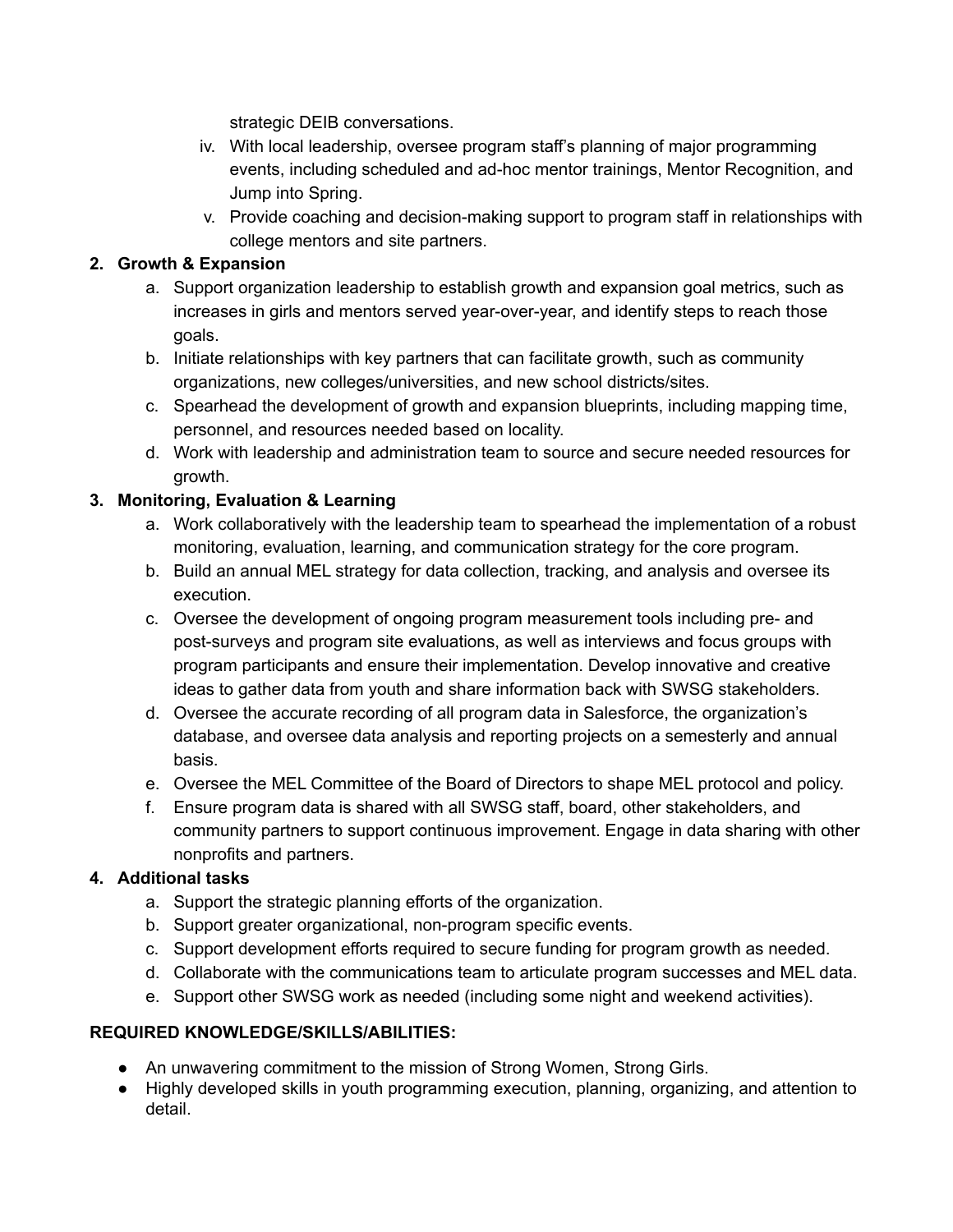- Experience with program leadership, program development and evaluation.
- Bachelor's Degree plus 5-7 years related experience (volunteer and program management, youth development, etc.) or equivalent experience.
- Highly developed skills in planning, organizing, and attention to detail.
- Excellent verbal and written communication skills and highly developed ability to effectively communicate with groups of stakeholders for promotion and training purposes, including public speaking skills.
- Experience working with elementary school youth and/or gender-specific programming.
- Experience working with community partners, youth, funders and staff from various ethnic/cultural and educational backgrounds.
- Ability to multi-task and succeed in fast-paced environment and meet challenging growth targets on or before deadline.
- Understanding of anti-racist frameworks within youth work.
- Ability to work occasional evenings / weekends as required for events.
- Ability to work independently, take initiative, and execute tasks with minimal supervision.

## **PREFERRED KNOWLEDGE/SKILLS/ABILITIES:**

- Familiarity with Boston and Pittsburgh neighborhoods and communities, as well as nonprofit community.
- Understanding of best practices in volunteer management, including training, recognition, motivation and appreciation.
- Familiarity with running out-of-school programming and mentoring best practices.
- Familiarity with database systems (Salesforce, in particular) and program data collection.
- Knowledge of community contexts and development / social work.
- Experience with trauma-informed care; background in education or youth curriculum work.
- Strong interpersonal / teamworking skills; ability to interact effectively with a wide range of people.
- Fluency in Google Suite and Microsoft Office

## **PHYSICAL REQUIREMENTS:**

- Prolonged periods sitting at a desk and working on a computer.
- Must be able to lift up to 15 pounds at times.

## **ABOUT THE ORGANIZATION**

Strong Women, Strong Girls (SWSG) is a multi-generational, girl-serving organization. Our mission is to empower girls to imagine a broader future for themselves through a curriculum grounded on female role models, delivered by college women mentors, who are themselves mentored by professional women. Our vision is that every girl and woman will realize her inner strengths to dream and do. Strong Women, Strong Girls provides equal employment opportunities (EEO) to all employees and applicants for employment without regard to race, color, religion, sex, national origin, age, disability or genetics.

#### **APPLICATIONS**